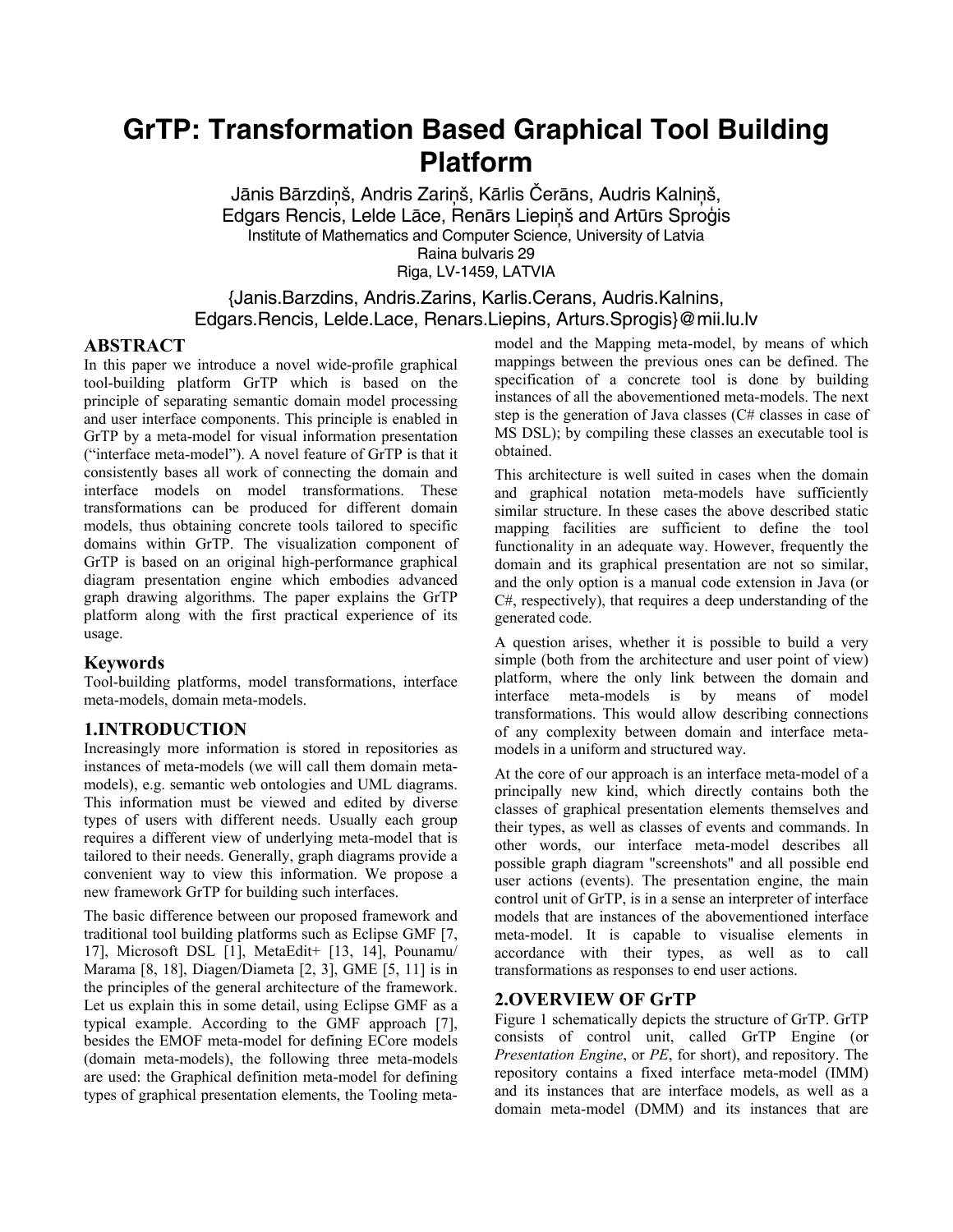domain models (e.g., concrete UML activity diagrams that correspond to the UML activity diagram meta-model). Each interface model contains a graphical view reflecting the corresponding domain model, plus it contains instances of IMM classes that correspond to symbol palette and its elements, toolbars and popup menus, as well as user actions (called *events*) on concrete interface elements.



**Fig. 1.** The structure of GrTP

The work of GrTP Engine on a concrete DMM is powered by model transformations connecting DMM and IMM. To enable writing of these transformations, *scaffolding* between DMM and IMM that contains interconnection links of concrete DM and IM elements is used. The transformations can be written in any universal model transformation language (e.g., QVT [12], MOLA [13]) that has an efficient implementation. They are called by GrTP Engine at runtime.

The GrTP platform itself consists of a *core part* that is the presentation engine, the implementation of the repository and the IMM, and the *specialization part* that allows tailoring GrTP to the needs of serving concrete DMM. More precisely, specialization of GrTP to serve concrete DMM (that is, building of particular tool on the basis of GrTP) consists of the following:

- 1. providing the domain meta-model itself;
- 2. defining types of visual presentation elements (nodes and edges), as well as symbol palette elements (these are defined in IM as instances of respective IMM classes);
- 3. defining scaffolding between the elements (classes) of DMM and IMM;
- 4. creating the transformation library (one can think of it as of *Transformation Engine* (TE)) and

connecting the transformations to the concrete events of presentation engine;

The work of the specialized tool can be perceived as cooperation between PE and TE. PE detects user actions, creates corresponding event instance and calls TE. The transformations, on the other hand, are processing the events created by PE. This usually involves making changes to instances of IMM and DMM. Transformations may also issue commands for PE that are visualization instructions to be executed by PE. We note that both Event and Command classes are included in IMM, and their instances can be linked to instances of other IMM classes.

### **3.INTERFACE META-MODEL**

The interface meta-model is the core of the framework. It can be viewed as the interface between the presentation engine (hard-coded part) and transformations (adapted for a particular tool). Here we consider a simplified version of the interface meta-model (subset of the full interface metamodel) depicted in figure 2. We let the role names of associations, if not explicitly specified, to coincide with the corresponding class names, with first letter in lowercase.

The visual elements of the interface correspond to the classes *GraphDiagr*, *Node* and *Edge*, together with *NCompartment* and *ECompartment* that correspond to text fields placed in nodes and attached to edges, respectively. The *location* attributes in *Node* and *Edge* classes encode the placement of corresponding nodes and edges in the diagram, and they are to be understood only by the Presentation Engine; they are not meant for use by model transformations.

 The IMM includes *GraphDiagrType* class for different graph diagram types (e.g., class diagrams, or activity diagrams) together with *NodeType* and *EdgeType* classes for types of nodes and edges that are allowed in diagrams of respective type. The type information for node or edge contains style information of respective element, as well as compartment type information (*NCompartmentType* and *ECompartmentType* classes). In this simplified IMM we show only shape information for nodes and both edge ends in their types (*nodeShape*, *startShape* and *endShape* attributes for simplicity are treated here as integers). The compartment type information associated with node and edge types list names of compartments that are in elements (nodes or edges) of corresponding types. The ordering of node compartments is given by the values of *nr* attribute. For edge compartments the position attribute denotes the placement of corresponding compartment (e.g. at the beginning or end of the edge). The instances of *GraphDiagrType*, *NodeType*, *EdgeType*, *NCompartmentType* and *ECompartmentType* classes, as well as instances of *Palette* and *PaletteElement* classes are created at initialization time of concrete specialized tool. These instances determine, to a large extent, the functionality of the concrete tool that is available to the end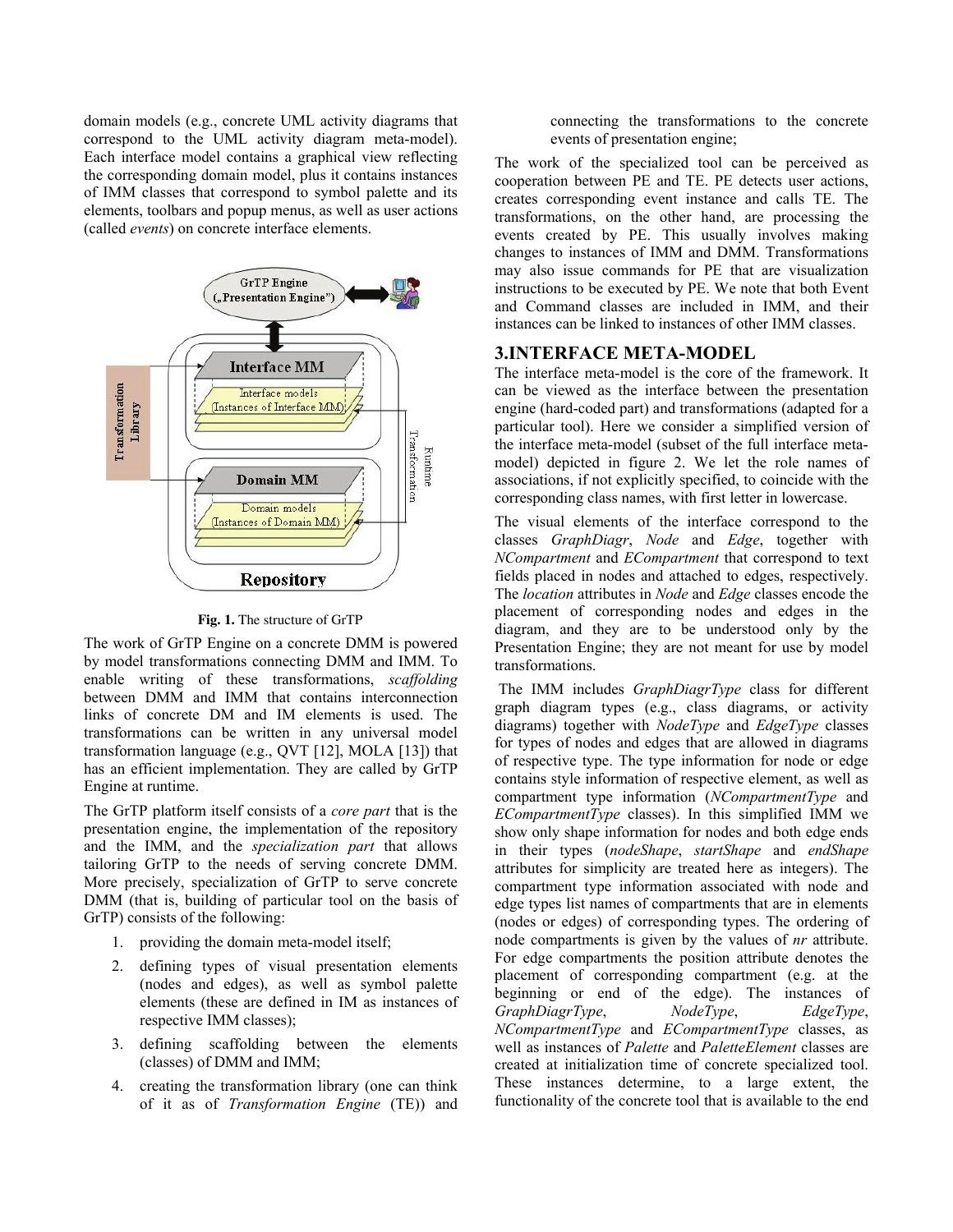user. For instance, the collection of compartment types for a node or edge type determines the properties of compartment structure (e.g. compartment count and their placement) for nodes or edges associated with this type.

The class *Event*  $(\Box)$  and its subclasses correspond to the actions that the end user may perform on a concrete diagram and that are understood by PE. The instances of these classes (called *events*) are created by PE upon detection of corresponding end user action.

The Transformation Engine, upon receiving control from PE, analyzes the type (class) of the available event, and invokes appropriate transformation, which can access the context of the event via the association links created by PE.

**Command OkMessage Refresh Open Close ErrorMessage** *Diagram* 0..1 0..1 name: String **CurrentDiagrPointer GraphDiagr Node** location: String **Edge** location: String **NCompartment** value: String **ECompartment** value: String **PaletteElement** \* ● Palette name: String picture: String nr: Integer **Box** 1 **Line** 1 **GraphDiagrType** 1 **typeName: String NodeType** nodeTypeName: String nodeShape: Integer **EdgeType** edgeTypeName: String startShape: Integer endShape: Integer **NCompartmentType** name: String nr: Integer **ECompartmentType** name: String position: Integer **PropertyDiagr Row NameField** name: String **InputField** value: String **NewEdge NewNode DeleteEdge DeleteNode SessionStart EditNode EditEdge SessionEnd** *Event* attribute: String **Ok Cancel**  $0$ ... 1 \* 1 \* 1 start 1 sedge \* end eedge \* \* 1 \* <sup>1</sup> \* 1 1 1..\* \* 1 \* 1 start sedge \* end eedge \* \* 1 \* 1 \* \* 1 \* 1 1 \*  $\mathbf{1}$ \* 1 1 1 0..1 0..1 | 0..1 | Row | 0..1  $\ln 1$ enew end 1 snew star 1 1  $0.1$  $0.1$  0.1  $0$ ... 0..1 1..\* 1 1 1 1  $0.1$  $0.1$  $0.1$  $\overline{0.1}$ 

**Fig. 2.** Simplified interface meta-model

The Transformation Engine may,

upon transferring the control back to PE, create *commands* ( $\bigcirc$ , instances of *Command* class) to be executed by PE. If a command is of *Refresh* class, it requires the PE to update the visual presentation in accordance to changes that have occurred in the interface model. This type of command is typically used after node or edge addition or deletion in the visual presentation (interface).

If, for instance, a *NewNode* event is created in a simple flowchart diagram editor, the transformation finds the type of the node to be created via the link to a *Box* (*PaletteElement*) and then via the link to *NodeType*. If, for instance, the node type has *nodeTypeName* = "StartNode", the transformation may check, if there is already an instance of class *StartNode* in the flowchart diagram, and if there is not, the transformation may insert a *Node* instance in IM and a *StartNode* instance in DM, and construct a scaffolding link between these instances. Then a command of *Refresh* type is created and control is returned to PE. If the transformation is not successful, an *ErrorMessage* command is created, what PE uses further to display a corresponding error message to the user. The transformations can also instruct PE to open property diagram, e.g. for input of the node attribute values.

An important design issue concerning IMM is that of the event and command granularity: what kind of user actions are served just by GrTP engine (is hard-coded into it), and what kind of work is delegated to transformations. The hard-coded part of functionality allows for transformations not to be overwhelmed by low level user interface manipulation, however, this kind of decision will restrict the possibility to adjust the behavior of the engine to the needs of a concrete specialization. For instance, in GrTP a design decision has been made to leave all work of positioning elements in the diagram to the hard-coded part. Another decision has been to allow the engine itself to produce the events like "New node" and "New edge".

The full interface meta-model in addition to the simplified version considered here contains: *child-parent* association between nodes for representing node inclusion into other nodes, *subType-baseType* association between element type classes for implementation of stereotype-like mechanism, additional graphical element *Port* that is attached to the node and can be used as Pin representation in activity diagram. The meta-model also contains additional interface constructs along with corresponding events and commands, e.g., *Toolbar*, *PopUpDiagram* as well as transformationdriven menu for property diagram.

## **4.IMPLEMENTATION AND FIRST EXPERIENCE**

The visual presentation part of GrTP is developed on the basis of graphical engines that are developed for GRADE tools family [6] and offer advanced graph drawing capabilities [4, 10], e.g., advanced services for automatic diagram element positioning according to different layouts, basic graph diagram editing services (e.g. Zoom, Print, Scroll, etc.).

To ensure the efficiency of GrTP, a novel model transformation language L0 has been implemented [12]